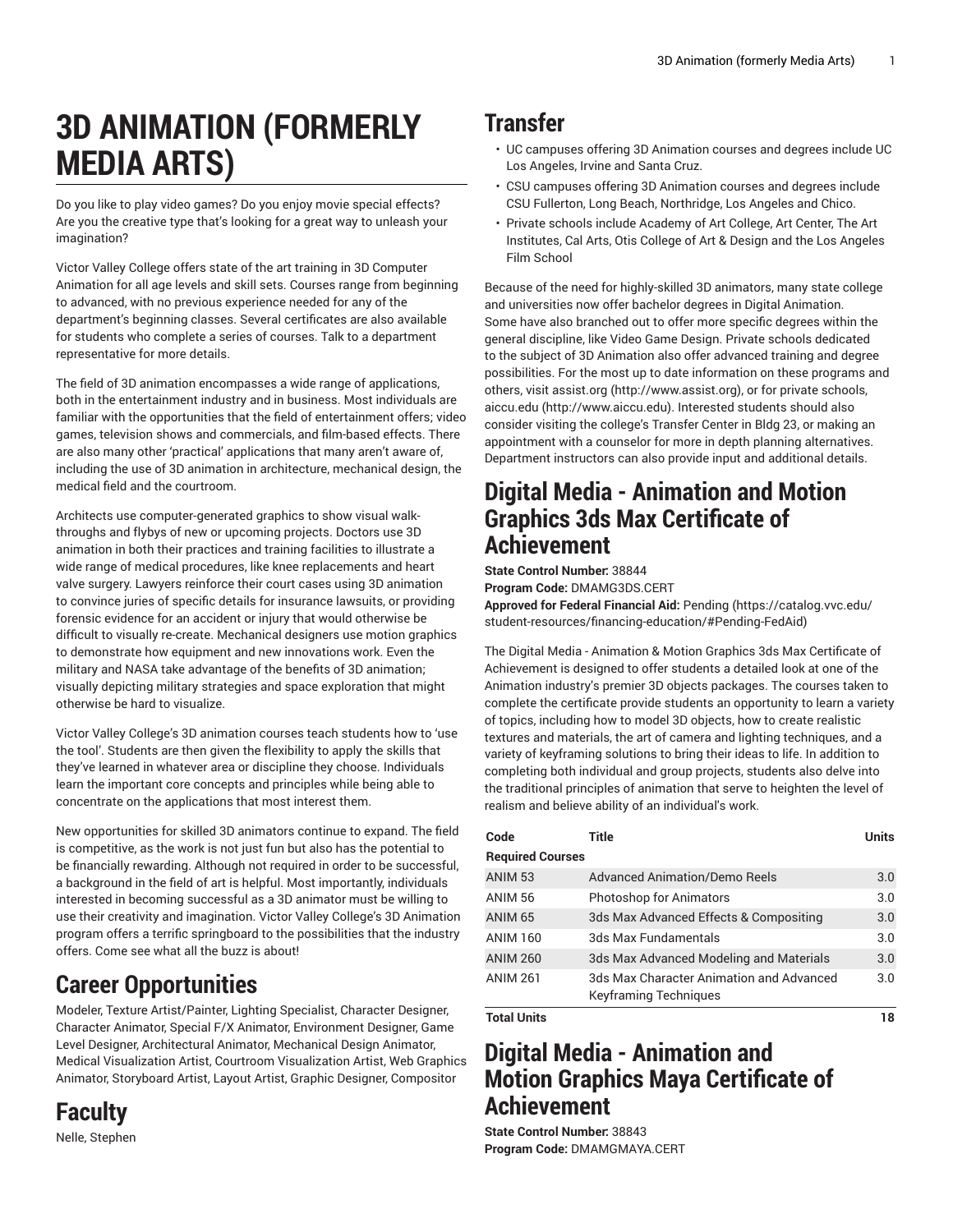**Approved for Federal Financial Aid:** [Pending](https://catalog.vvc.edu/student-resources/financing-education/#Pending-FedAid) ([https://catalog.vvc.edu/](https://catalog.vvc.edu/student-resources/financing-education/#Pending-FedAid) [student-resources/financing-education/#Pending-FedAid\)](https://catalog.vvc.edu/student-resources/financing-education/#Pending-FedAid)

This certificate is designed to offer students a detailed look at one of the Animation industry's premiere 3D packages. Students will study a variety of topics, including how to model 3D objects, creation of a realistic material, the art of camera and lighting techniques, and an introduction to advanced keyframing. In addition to completing several animation projects, students learn about both the history of Animation and the traditional principles involved in making an individual's work look both realistic and believable.

| Code                    | Title                                                   | Units |
|-------------------------|---------------------------------------------------------|-------|
| <b>Required Courses</b> |                                                         |       |
| <b>ANIM 50</b>          | Principles of Animation in Maya                         | 3.0   |
| <b>ANIM 51</b>          | Advanced Materials, Lighting and Rendering With<br>Maya | 3.0   |
| <b>ANIM 52</b>          | Digital Character Animation With Maya                   | 3.0   |
| <b>ANIM 53</b>          | <b>Advanced Animation/Demo Reels</b>                    | 3.0   |
| <b>ANIM 56</b>          | <b>Photoshop for Animators</b>                          | 3.0   |
| ANIM 80                 | Zbrush Fundamentals                                     | 3.0   |
| <b>Total Units</b>      |                                                         | 18    |

### **Digital Animation Technician I 3ds Max Certificate of Career Preparation**

**State Control Number:** N/A **Program Code:** CAT1.CERT **Approved for Federal Financial Aid:** No

The 3ds Max certificate is designed to offer students a detailed look at one of the Animation industry's premiere 3D packages. The courses taken to complete the certificate provide students an opportunity to learn a variety of topics, including how to model 3D objects, how to create realistic textures and materials, the art of camera and lighting techniques, and a variety of keyframing solutions to bring their ideas to life. In addition to completing both individual and group projects, students also delve into the traditional principles of animation that serve to heighten the level of realism and believability of an individual's work.

| Code                    | Title                                                                    | Units |
|-------------------------|--------------------------------------------------------------------------|-------|
| <b>Required Courses</b> |                                                                          |       |
|                         | Complete all of the following with a C or better                         |       |
| <b>ANIM 160</b>         | 3ds Max Fundamentals                                                     | 3.0   |
| <b>ANIM 260</b>         | 3ds Max Advanced Modeling and Materials                                  | 3.0   |
| <b>ANIM 261</b>         | 3ds Max Character Animation and Advanced<br><b>Keyframing Techniques</b> | 3.0   |
| <b>Total Units</b>      |                                                                          | 9     |

### **Digital Animation Technician I Maya Certificate of Career Preparation**

**State Control Number:** N/A **Program Code:** DAXSI.CERT **Approved for Federal Financial Aid:** No

The Maya certificate is designed to offer students a detailed look at one of the Animation industry's premiere 3D packages. Students will study a variety of topics, including how to model 3D objects, creation of a realistic material, the art of camera and lighting techniques, and an introduction

to advanced keyframing. In addition to completing several animation projects, students learn about both the history of Animation and the traditional principles involved in making an individual's work look both realistic and believable.

| Code                    | Title                                                   | Units |
|-------------------------|---------------------------------------------------------|-------|
| <b>Required Courses</b> |                                                         |       |
|                         | Complete all of the following with a C or better        |       |
| <b>ANIM 50</b>          | Principles of Animation in Maya                         | 3.0   |
| <b>ANIM 51</b>          | Advanced Materials, Lighting and Rendering With<br>Maya | 3.0   |
| <b>ANIM 52</b>          | Digital Character Animation With Maya                   | 3.0   |
| <b>Total Units</b>      |                                                         | q     |

### **Digital Animation Artist 3ds Max Certificate of Career Preparation**

**State Control Number:** N/A **Program Code:** DAA3D.CERT **Approved for Federal Financial Aid:** No

The Digital Animation Artist certificate is designed to expand an individual's expertise in 3D Animation by requiring additional training in traditional art principles and techniques. Employers many times view an animator who possesses the ability to both draw and more thoroughly understand concepts and practices specific to traditional art painting as more well-rounded and work-ready. By earning the Digital Animation Artist certificate, students will better position themselves for employment opportunities in this fast-paced and competitive field. An Adobe Photoshop course specific to 3D Animation applications is also required to earn a certificate.

| Code                    | <b>Title</b>                                                      | <b>Units</b> |
|-------------------------|-------------------------------------------------------------------|--------------|
| <b>Required Courses</b> |                                                                   |              |
|                         | Complete all of the following with a C or better                  |              |
| <b>ANIM 56</b>          | <b>Photoshop for Animators</b>                                    | 3.0          |
| <b>ANIM 160</b>         | 3ds Max Fundamentals                                              | 3.0          |
| <b>ANIM 260</b>         | 3ds Max Advanced Modeling and Materials                           | 3.0          |
| <b>ANIM 261</b>         | 3ds Max Character Animation and Advanced<br>Keyframing Techniques | 3.0          |
|                         | Complete one course from the following:                           | 3.0          |
| <b>ART 101</b>          | Survey of Art History                                             |              |
| <b>ART 104</b>          | Film As an Art Form                                               |              |
| <b>ART 112</b>          | Design I                                                          |              |
| <b>ART 113</b>          | Design II                                                         |              |
| <b>ART 122</b>          | Life Drawing I                                                    |              |
| <b>ART 124</b>          | Anatomy of Life Drawing                                           |              |
| <b>ART 125</b>          | Drawing I                                                         |              |
| <b>ART 141</b>          | Sculpture I                                                       |              |
| <b>Total Units</b>      |                                                                   | 15           |

### **Digital Animation Artist Maya Certificate of Career Preparation**

**State Control Number:** N/A **Program Code:** DAAMA.CERT **Approved for Federal Financial Aid:** No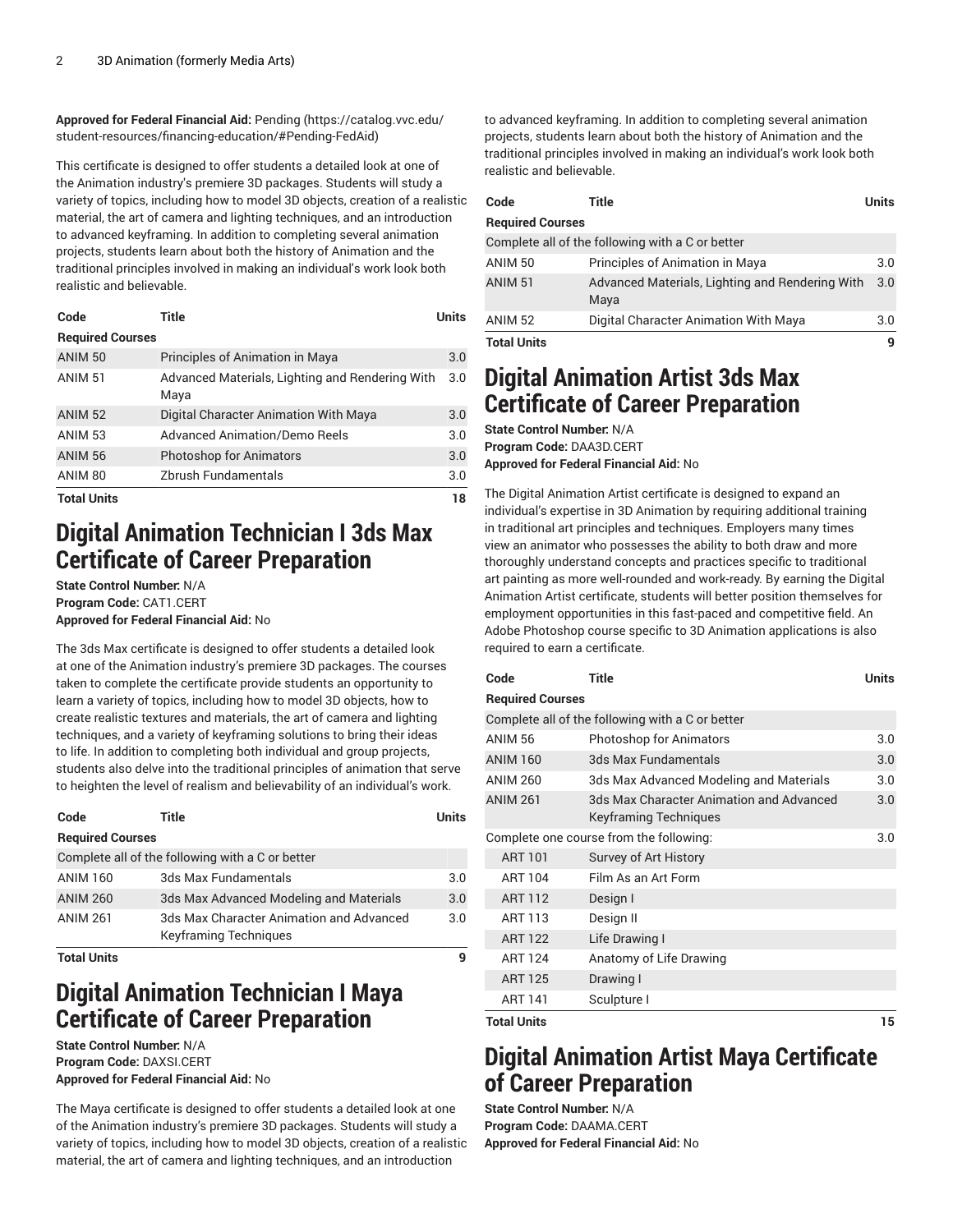The Digital Animation Artist - Maya certificate is designed to expand an individual's expertise in 3D Animation by requiring additional training in traditional art principles and techniques. Employers many times view an animator who possesses the ability to both draw and more thoroughly understand concepts and practices specific to traditional art painting as more well-rounded and work-ready. By earning the Digital Animation Artist certificate, students will better position themselves for employment opportunities in this fast-paced and competitive field. An Adobe Photoshop course specific to 3D Animation applications is also required to earn a certificate.

| Code                    | Title | Units |
|-------------------------|-------|-------|
| <b>Required Courses</b> |       |       |

Complete all of the following with a C or better

| Tatal Huita        |                                                         | 1 E |
|--------------------|---------------------------------------------------------|-----|
| <b>ART 141</b>     | Sculpture I                                             |     |
| <b>ART 125</b>     | Drawing I                                               |     |
| <b>ART 124</b>     | Anatomy of Life Drawing                                 |     |
| <b>ART 122</b>     | Life Drawing I                                          |     |
| <b>ART 113</b>     | Design II                                               |     |
| <b>ART 112</b>     | Design I                                                |     |
| <b>ART 104</b>     | Film As an Art Form                                     |     |
| <b>ART 101</b>     | Survey of Art History                                   |     |
|                    | Complete one course from the following:                 | 3.0 |
| <b>ANIM 56</b>     | <b>Photoshop for Animators</b>                          | 3.0 |
| <b>ANIM 52</b>     | Digital Character Animation With Maya                   | 3.0 |
| <b>ANIM 51</b>     | Advanced Materials, Lighting and Rendering With<br>Maya | 3.0 |
| ANIM <sub>50</sub> | Principles of Animation in Maya                         | 3.0 |
|                    |                                                         |     |

**Total Units** 

### **Expanded Animation Technician 3ds Max Certificate of Career Preparation**

**State Control Number:** N/A **Program Code:** EAT3DSM.CERT **Approved for Federal Financial Aid:** No

This certificate crosses over all the software taught under the CIDG and ANIM programs, any student who achieves this certificate has gone through the program and successfully completed the demo reel project, they have learned to work in a large complex environment and complete assigned tasks on an individual and group level. The student has learned the functions required to work on a large structured project in which their skill sets in a CG environment are tested and judged by peers in the class and the instructor when the project is finalized.

| Code                    | Title                                                                    | Units |
|-------------------------|--------------------------------------------------------------------------|-------|
| <b>Required Courses</b> |                                                                          |       |
|                         | Complete all of the following with a C or better                         |       |
| <b>ANIM 53</b>          | <b>Advanced Animation/Demo Reels</b>                                     | 3.0   |
| ANIM 80                 | Zbrush Fundamentals                                                      | 3.0   |
| <b>ANIM 160</b>         | 3ds Max Fundamentals                                                     | 3.0   |
| <b>ANIM 260</b>         | 3ds Max Advanced Modeling and Materials                                  | 3.0   |
| <b>ANIM 261</b>         | 3ds Max Character Animation and Advanced<br><b>Keyframing Techniques</b> | 3.0   |
| <b>Total Units</b>      |                                                                          | 15    |

**Expanded Animation Technician Maya Certificate of Career Preparation**

**State Control Number:** N/A **Program Code:** EXPANTECMAYA.CERT **Approved for Federal Financial Aid:** No

This certificate crosses over all the software taught under the ANIM program, any student who achieves this certificate has gone through the program and successfully completed the demo reel project, they have learned to work in a large complex environment and complete assigned tasks on an individual and group level. The student has learned the functions required to work on a large structured project in which their skill sets in a CG environment are tested and judged by peers in the class and the Instructor when the project is finalized.

| Code                    | Title                                                   | Units |
|-------------------------|---------------------------------------------------------|-------|
| <b>Required Courses</b> |                                                         |       |
|                         | Complete all of the following with a C or better        |       |
| ANIM <sub>50</sub>      | Principles of Animation in Maya                         | 3.0   |
| <b>ANIM 51</b>          | Advanced Materials, Lighting and Rendering With<br>Maya | 3.0   |
| <b>ANIM 52</b>          | Digital Character Animation With Maya                   | 3.0   |
| <b>ANIM 53</b>          | <b>Advanced Animation/Demo Reels</b>                    | 3.0   |
| ANIM 80                 | Zbrush Fundamentals                                     | 3.0   |
| <b>Total Units</b>      |                                                         | 15    |

### **Digital Filmmaker Certificate of Career Preparation**

**State Control Number:** N/A **Program Code:** DIGFILM.CERT **Approved for Federal Financial Aid:** No

The Digital Filmmaker certificate is designed to teach students to look at films as an art form, rather than as entertainment. The courses taken to complete the certificate provide students invites to explore the expressive and communicative nature of film while also examining the process by which films are made. The courses cover topics such as camera operation, lighting, composition, script-writing, storyboarding, audio, editing, compositing, and practical film making techniques. Individual projects will give students the opportunity to hone their personal skillset, while large group and class projects will teach students to work collaboratively, a necessary skill in this demanding industry.

| Code                    | Title                                            | <b>Units</b> |
|-------------------------|--------------------------------------------------|--------------|
| <b>Required Courses</b> |                                                  |              |
|                         | Complete all of the following with a C or better |              |
| ANIM 74                 | Digital Video Production                         | 3.0          |
| <b>ART 104</b>          | Film As an Art Form                              | 3.0          |
| <b>Total Units</b>      |                                                  | 6            |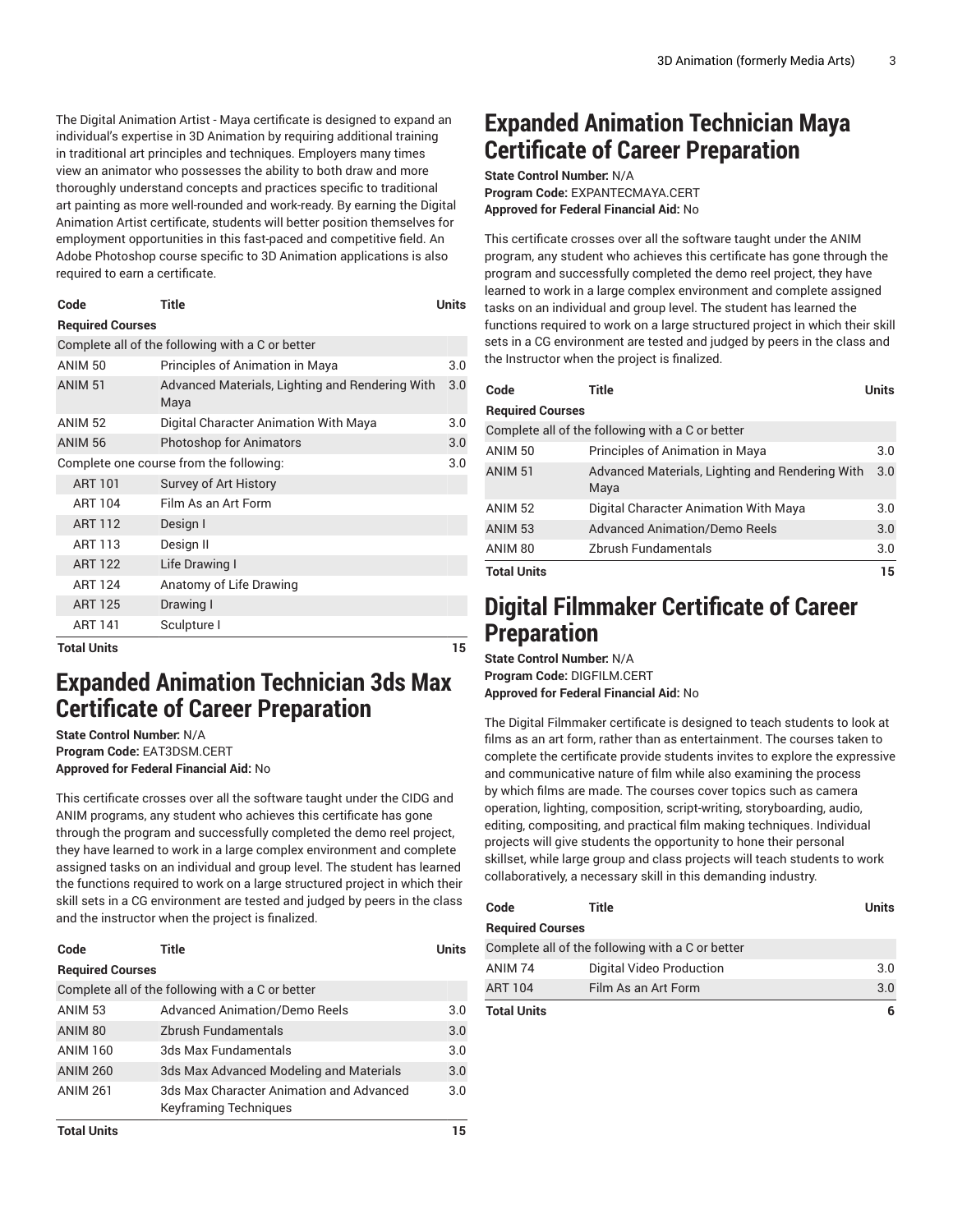### **3D Animation Courses**

**ANIM 50 Principles of Animation in Maya (3.0 Units)**

Students will learn the basics of 3D modeling in Maya, how to create and apply realistic textures, lighting principles and techniques, camera types and their appropriate usage, and fundamental keyframing procedures. Other topics to be covered include storyboards, the traditional principles of animation, current industry trends and issues pertaining to rendering output for different mediums (film, video, Internet, etc.) (Formerly MERT 50).

Lecture Hours: 36.0; Lab Hours: 54.0 Transfer: Not transferable

#### **ANIM 51 Advanced Materials, Lighting and Rendering With Maya (3.0 Units)**

This course covers advanced material techniques using Hypershade, rendering with Mental Ray and advanced lighting techniques. Students will complete a combination of exercises, individual and group projects. (Formerly MERT 51).

Recommended Preparation: ANIM 50 Lecture Hours: 36.0; Lab Hours: 54.0 Transfer: Not transferable

#### **ANIM 52 Digital Character Animation With Maya (3.0 Units)**

This course is an advanced study in digital character animation and feature-length digital media production. This course explores the relationships between; anatomy, motion, weight, and timing through a balanced combination of exercises, individual and group projects. (Formerly MERT 52).

Recommended Preparation: ANIM 50 and ANIM 51 or familiarity with a current 3D application, preferably MAYA. Lecture Hours: 36.0; Lab Hours: 54.0 Transfer: Not transferable

#### **ANIM 53 Advanced Animation/Demo Reels (3.0 Units)**

This course is an indepth look at creating an animation production with a final reel being the goal of the class. The course covers camera techniques, staging, modeling, texturing,character development, story development, plot development, storyboarding, titling, and final production using industry standards as guidelines from start to finish. (Formerly MERT 53). Grade Option.

Prerequisite(s): ANIM 50 or ANIM 160, Minimum grade C Lecture Hours: 36.0; Lab Hours: 54.0 Transfer: Not transferable

#### **ANIM 56 Photoshop for Animators (3.0 Units)**

Students will learn the concepts and procedures required for creating high quality texture maps and imagery for use in 3D computer animation. Topics include basic and advanced editing techniques, managing tone/ color, layer management, optimization strategies and the use of filters. Compositing techniques will be addressed in detail. Relevant issues dealing with the pre-production process, and industry trends and analysis will also be discussed. (Formerly MERT 56). Grade Option. Recommended Preparation: ANIM 160 or ANIM 50 Lecture Hours: 36.0; Lab Hours: 54.0 Transfer: Not transferable

#### **ANIM 65 3ds Max Advanced Effects & Compositing (3.0 Units)**

Students will learn advanced concepts and procedures required for creating high quality 3D special effects. Topics will include particle systems, space warps, and reactor. Rendering techniques incorporating depth of field, motion blur and anti-aliasing filters will also be discussed. Alpha channel compositing techniques will be addressed in detail. Students will also explore and analyze issues pertaining to the computer animation industry. (Formerly CIDG 65). Grade Option. Prerequisite(s): ANIM 160, Minimum grade C Lecture Hours: 36.0; Lab Hours: 54.0 Transfer: Not transferable

### **ANIM 74 Digital Video Production (3.0 Units)**

This course introduces digital video production techniques. Course topics include the operation of digital camcorders, lighting, sound equipment and post production digital editing suites, and the principles of aesthetics of film and video editing. (Formerly MERT 74). Grade Option. Lecture Hours: 36.0; Lab Hours: 54.0 Transfer: Not transferable

#### **ANIM 80 Zbrush Fundamentals (3.0 Units)**

Students will learn the concepts and procedures required for creating high quality texture maps and Zbrush models for use in 3D computer animation. Topics will include basic and advanced editing techniques with Hard Surface modelling, ZSpheres, detailing models with various brushes and masks, layer management and optimization strategies for high resolution models. Relevant issues dealing with Zbrush models and other 3D packages and industry trends and analysis will also be discussed. (Formerly MERT 80). Grade Option.

Recommended Preparation: ANIM 50 or ANIM 160 Lecture Hours: 36.0; Lab Hours: 54.0 Transfer: Not transferable

#### **ANIM 160 3ds Max Fundamentals (3.0 Units)**

Students will learn the basics of 3D modeling, how to create and apply realistic textures, lighting principles and techniques, camera types and their appropriate usage, and fundamental keyframing procedures. Other topics to be covered include storyboards, the traditional principles of animation, current industry trends and issues pertaining to rendering output for different mediums (film, video, Internet, etc.). (Formerly CIDG 160). Grade Option.

Lecture Hours: 36.0; Lab Hours: 54.0 Transfer: Transfers to CSU only

#### **ANIM 260 3ds Max Advanced Modeling and Materials (3.0 Units)**

Students will learn the more advanced modeling features of 3ds Max. Complex aspects of building materials and textures will be covered in depth. The course will culminate with students being introduced to the video game environment, having the opportunity to create their own game level. The course will prepare students for work in the entertainment, commercial and computer gaming industries. (Formerly CIDG 260). Prerequisite(s): ANIM 160, Minimum grade C Lecture Hours: 36.0; Lab Hours: 54.0

Transfer: Transfers to CSU only